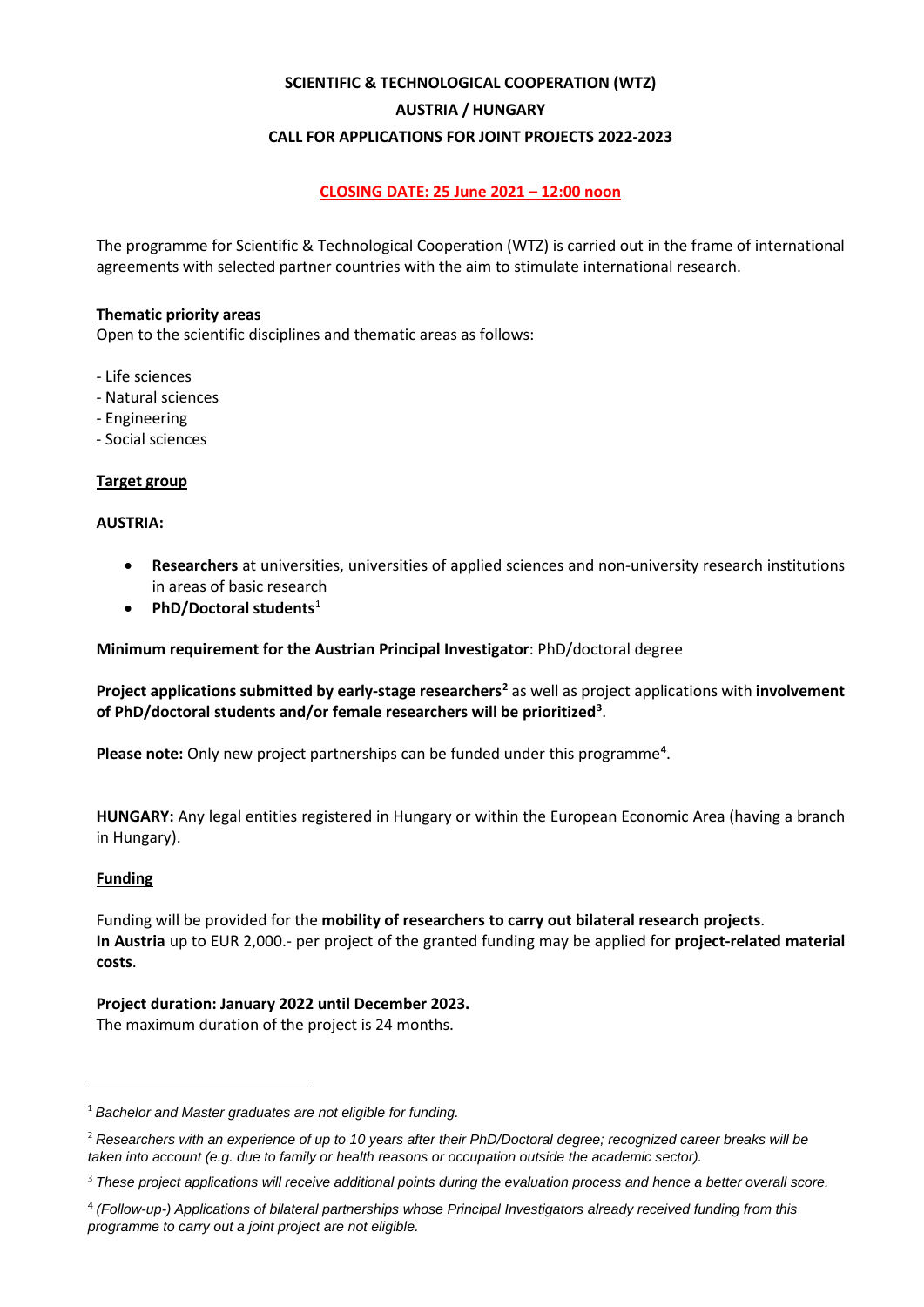**Funding mode:** The sending side covers the travel expenses as well as the accommodation costs of its researchers.

# **Please note: Research stays in both countries are obligatory.**

Funding will be provided for activities within the scope of these guidelines only.

## **AUSTRIA:**

## **Funding amount:** *max.* **EUR 7,000.-** per project

## **Eligible costs:**

- o *Travel expenses:* Travel costs (economy class) will be reimbursed based on submitted invoices.[5](#page-1-0)
- o *Accommodation expenses:*
	- Researchers: **EUR 100.- per working day for up to 14 days** OR

 **EUR 1,400.- per month** for long-term stays **between 14 days and 3 months** maximum

- PhD/Doctoral students**: EUR 100.- per working day for up to 12 days** OR  **EUR 1,250.- per month** for long-term stays **between 12 days and 3 months** maximum.
- o *Project related material costs:* **max. EUR 2000.-** as part of the granted maximum budget based on submitted invoices.<sup>[6](#page-1-1)</sup>

## **HUNGARY:**

## **The total budget is 20 million HUF (aprox 55.000 EUR). Funding amount: max. 2 million HUF (aprox 5.500 EUR) per project.**

**Eligible costs:**

- o *Travel expenses:* Travel costs (economy class) will be reimbursed.
- o *Accommodation expenses*
- o *Daily allowance*
- o *Other costs: Insurance; project related conference registration fee,project related translation costs, cost of translations related to the project.*

*On the Hungarian side there is a flat-rate calculation system, the above costs can be accounted for within the max. 2 million HUF project budget.*

# **Application process and content**

It is up to the applicants to find suitable partners in the respective country.

**Applications must be submitted both in Austria to OeAD and in Hungary to the National Research, Development and Innovation Office.** Only applications submitted in time in both countries are eligible for funding.

<span id="page-1-0"></span><sup>5</sup> *For trips up to seven hours bus and train shall be used. Travelling by private car will be reimbursement with the value of an economy class train ticket (proof of ticket price required).*

<span id="page-1-1"></span><sup>6</sup> *Only project-specific material costs will be reimbursed, that are essential to carry out the research project and that go beyond the resources made available from the research institution's infrastructure. Infrastructure or basic equipment of research institutions cannot be funded.*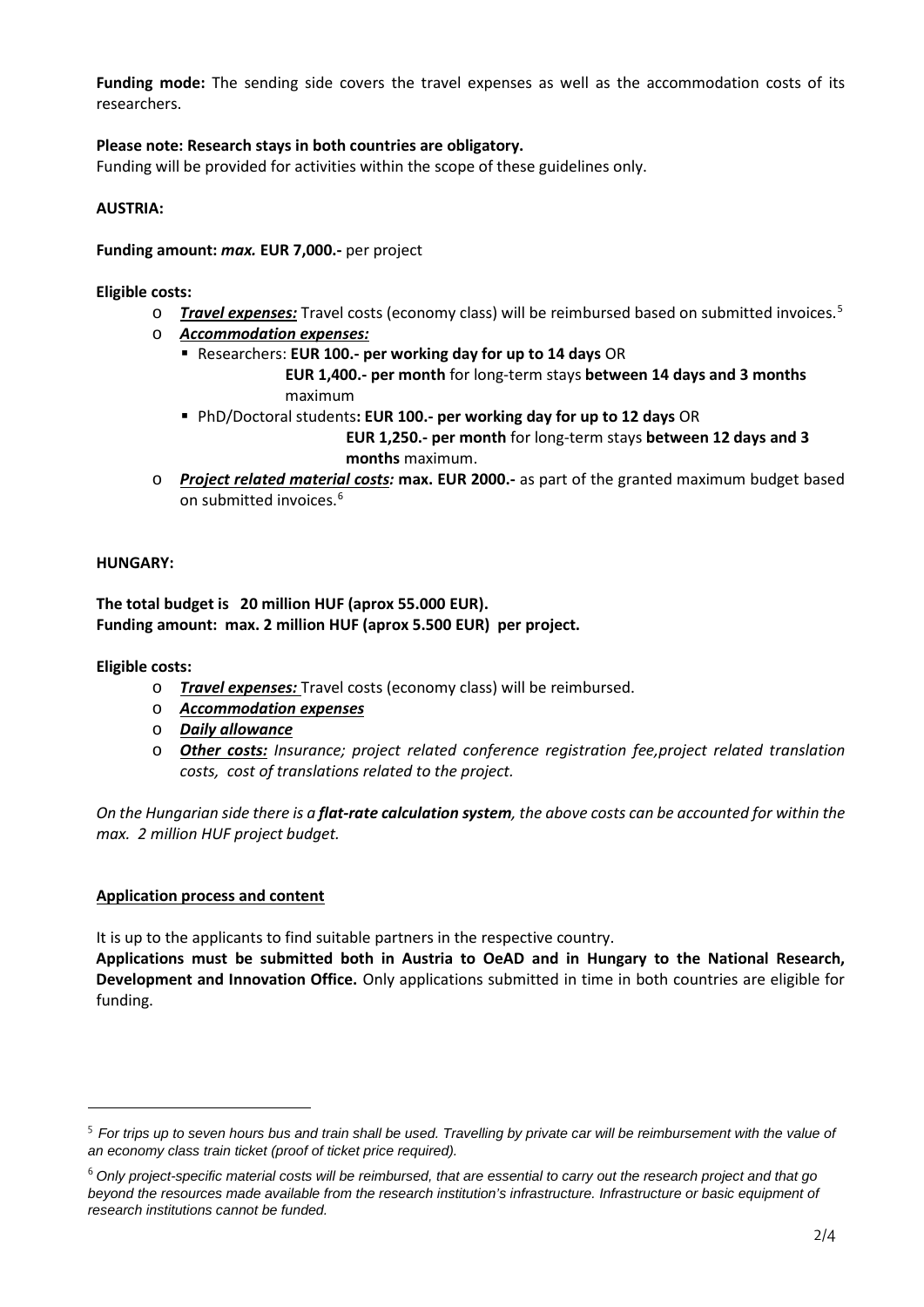*AUSTRIA:* Electronic application only [*[web-link](https://asp.sop.co.at/oead/antrag?call=HU2022)*].

**Content:** (in PDF format)

- o Brief academic CV of each **Austrian** project member
- o List of relevant publications of the last 2 years on the **Austrian** side
- o Project description including methodology (about 3 to 5 A4 pages)
- o Brief description of the partner institutions
- o Brief description of the project tasks of **ALL** project members (Austrian and Hungarian)
- o Further cooperation perspective

## **HUNGARY:**

The entire application for the research project must be submitted in Hungarian language online at [www.palyazat.gov.hu](http://www.palyazat.gov.hu/) webpage, as stated in the Hungarian application guide.

Some original documents need to be submitted by post.

Address: NKFI Hivatal

1077 Budapest, Kéthly Anna tér 1.

## **Evaluation criteria:**

- **Scientific quality** of the proposed research project incl.
	- o Feasibility of the joint research plan
	- o Adequacy of the scientific method
	- o Qualification of the scientists/research teams involved **(max. 25 points)**

• Perspective for **further joint cooperation activities (max. 15 points)**

- Project applications will receive up to 10 points additionally,
	- o Either if **submitted by early-stage researchers**<sup>2</sup> (+10 points)
	- o Or if **involving doctoral students/early-stage researchers**<sup>2</sup> (+5 points) and/or **female researchers** (+5 points) **(max. 10 points)**

Maximum score: 50 points

In the Hungarian evaluation system the maximum score: 40 points.

# **Funding decision**

Based on national evaluations in Austria and in Hungary a joint shortlist will be prepared. The **funding decision** will be taken by the Austrian-Hungarian Joint Commission on Scientific and Technological Cooperation and **announced presumably by** December 2021.

## **Reporting and publications**

**Scientific and financial reporting on the project is obligatory:**

- o **Brief project progress report after one year** via the OeAD online tool as a precondition for further funding!
- o **Final scientific and financial report** no more than 3 months after the end of the project incl.:
	- Output of the projects compared with the objectives and aims of the application